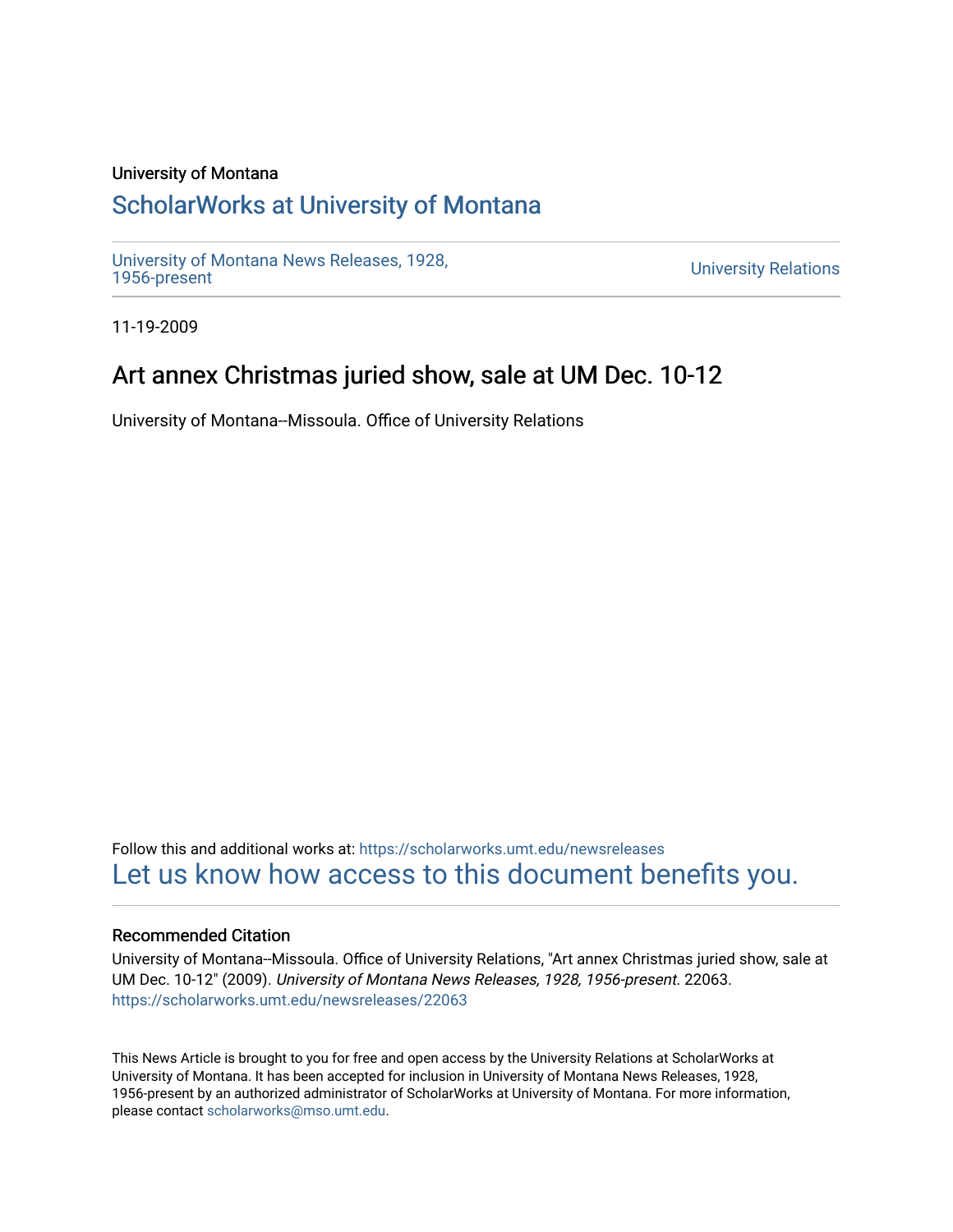

UNIVERSITY RELATIONS • MISSOULA, MT 59812 • 406.243.2522 • FAX: 406.243.4520

# <u>Ews release</u>

Nov. 19, 2009

**Contact:** Professor Beth Lo, UM School of Art. 406-243-6476, [elizabeth.lo@umontana.edu.](mailto:elizabeth.lo@umontana.edu)

**ART ANNEX CHRISTMAS JURIED SHOW, SALE AT UM DEC. 10-12**

### **MISSOULA -**

The 23rd Annual Art Annex Christmas Juried Show and Sale will take place Thursday through Saturday, Dec. 10-12, at The University of Montana.

The Art Annex is located on campus adjacent to the Grizzly Pool next to the Adams Center, and the event is free and open to the public. Hours are from 4 to 7 p.m. Thursday, Dec. 10, from 9 a.m. to 7 p.m. Friday, Dec. 11, and from 9 a.m. to 6 p.m. Saturday, Dec. 12.

The show will include representatives of the top UM student work in the 3-D area, ceramics and sculpture. Featured this year in the sale will be the artwork of ceramist Julia Galloway, the new director of UM's School of Art, and her students' work from this fall's wheel-throwing class.

Galloway is internationally renowned for her exquisite porcelain vessels. In her onewoman exhibition last spring at The Clay Studio in Philadelphia, the studio recognized Galloway as "one of the premier makers of utilitarian ware of our time."

The show will be co-juried by artist and educator Lela Autio and ceramic sculptor Joe Batt, a UM alumnus who currently heads the ceramics program at South Puget Sound Community College in Olympia, Wash.

Proceeds from the sale go to the University of Montana Emerging Ceramic Artists (UMECA) and the Student Sculpture Association (SSA) - two organizations formed from what